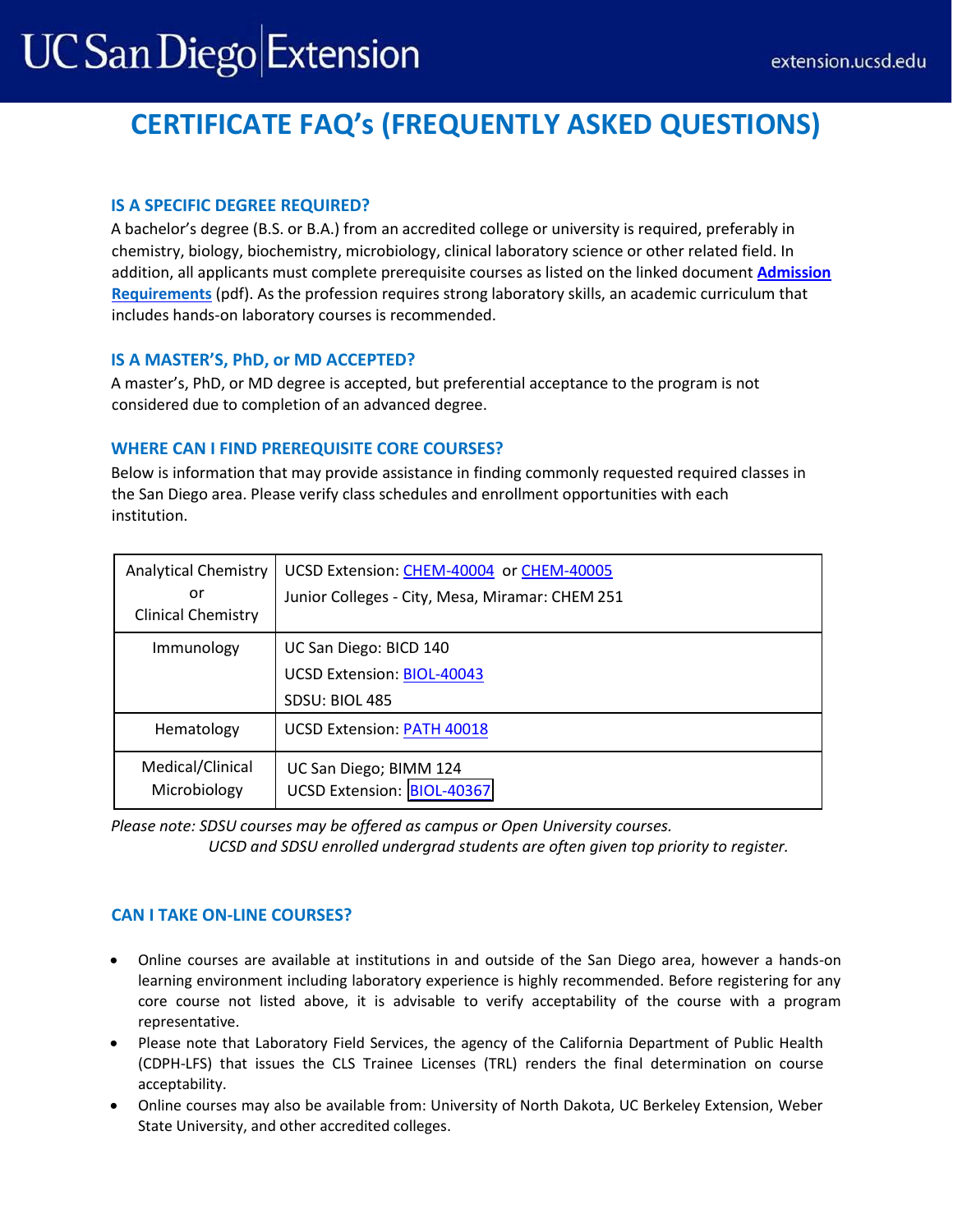#### **CAN I APPLY TO THE PROGRAM WHILE I AM STILL TAKING COURSES?**

- Applications from applicants who have not yet completed prerequisite courses will be considered if proof of class enrollment is submitted, and the course is scheduled to conclude with a letter grade conferred on an official transcript by May  $1<sup>st</sup>$  of the year of admission.
- Also by May  $1<sup>st</sup>$ , an official academic transcript documenting conferring of a degree and the date the degree was conferred or awarded must be available, and sent if requested by the program.
- This deadline is required to allow time for CDPH-LFS to review transcripts and issue the CLS Trainee License (TRL) in a timely manner.

#### **IS A COURSE IN GENERAL MICROBIOLOGY ACCEPTED?**

No. Applicants must take a course in human 'medical' or 'clinical' microbiology. Microbiology includes the study of bacteriology, and at least minimal coverage of parasitology, mycology and virology.

#### **ARE DEGREES FROM COUNTRIES OUTSIDE OF THE UNITED STATES ACCEPTED?**

- Degrees from countries outside of the United States are accepted, but applicants must submit evaluations of foreign transcripts by agencies approved by the Lab Field Services to the program by a specified due date. Refer to the **[Admission Requirements](https://extension.ucsd.edu/getattachment/Programs/Clinical-Laboratory-Scientist-Training/3-IMPORTANT-Admission-Requirements-(004).pdf.aspx)** (pdf) document linked from the main webpage for details.
- For degrees or coursework obtained outside of the U.S., applicants must also apply for the CLS Trainee License (TRL) prior to applying, and submit documentation of that application to the program.
- U.S. citizenship or permanent residency in the U.S. is also a requirement of the certificate program.

#### **IS WORK EXPERIENCE IN A CLINICAL LABORATORY REQUIRED?**

Due to the requirement for strong laboratory skills in the profession, work experience in a clinical laboratory or similar environment is strongly recommended. Experience in a research or university laboratory is applicable, but applicants should understand the differences between academic and clinical laboratories in regards to goals, processes, work-flow and work environments. Suggested experience includes working as a laboratory technician, laboratory assistant or phlebotomist in a clinical lab.

#### **DOES THE PROGRAM GRANT A DEGREE?**

The San Diego CLS Training Program is a post-baccalaureate certificate program administered by UC San Diego Extension. Graduates who successfully complete the program will receive a certificate of completion that infers competence in clinical laboratory science, and qualifies them to register for the Medical Laboratory Scientist (MLS) certification exam offered by the American Society of Clinical Pathologists (ASCP) Board of Certification, and the California (CA) law quiz offered by the California Department of Public Health, Laboratory Field Services. A degree is not conferred by the program.

#### **WHAT ARE THE COSTS AND TUITION?**

- Program fee for all courses: \$10,500 + \$95 certificate. No stipend is offered. A structured quarterly payment plan may be made available.
- Applicants accepted into the program are required to cover personal costs such as living expenses, transportation, and other pre-training health requirements. Costs of application for MLS certification and California CLS licensure is the responsibility of the student. Lab coats and laboratory personal protective equipment are provided by the program's training sites.
- Note for Veterans: Click [here](https://extension.ucsd.edu/student-resources/financial-resources/veterans-education-benefits) to learn about veterans' education benefits. To clarify how your benefits will work at UC San Diego Extension, contact us at [unex-veterans@ucsd.edu](mailto:unex-veterans@ucsd.edu).